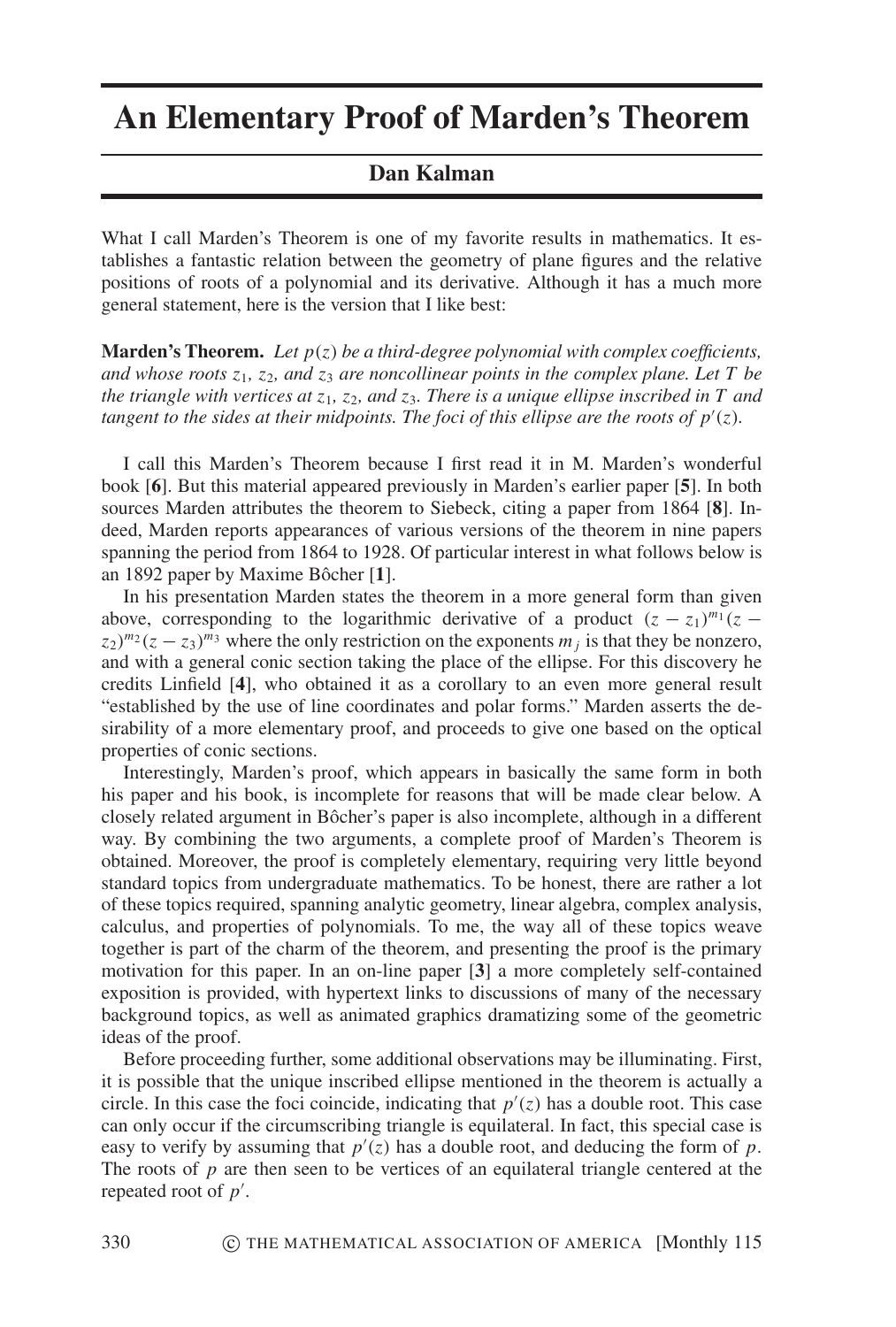Second, the inscribed ellipse mentioned in the theorem is worthy of further consideration. It is sometimes referred to as the maximum ellipse of the circumscribing triangle, because it has the greatest area among all ellipses contained in the triangle. This result is apparently due to Jakob Steiner (see Problem 98 in [2]). Weisstein [10] refers to it to as the *Steiner Inellipse* of the circumscribing triangle, and describes several of its interesting properties.

Finally, the uniqueness of the inscribed ellipse is important in the statement of Marden's Theorem if we wish to view it as a recipe for constructing the roots of  $p'$ : start with the triangle, inscribe the ellipse, find the foci. This conceptualization would not make sense without uniqueness of the ellipse. Nevertheless, I do not regard the uniqueness of the inscribed ellipse as part of the content of the theorem, considering it rather as background knowledge. This is true to the spirit of both Bôcher and Marden, who treat the existence and uniqueness of such an ellipse as common knowledge. Bôcher even refers to it as the *maximum ellipse* of the triangle. Still, it should be recognized that a completely self-contained presentation of Marden's Theorem must include some discussion of the ellipse. Both existence and uniqueness are addressed in [3].

PROOFS OF MARDEN AND BÔCHER. For the sake of clarity, I will describe the logical gap in Marden's argument in the context of the theorem as I have stated it above. This corresponds to the case of the more general result where  $m_i = 1$  for  $j = 1, 2, 3$ . Accordingly, let the polynomial  $p(z)$ , it's roots  $z_1$ ,  $z_2$ ,  $z_3$ , and the triangle T be as in my statement of Marden's Theorem. Marden shows that an ellipse with foci at the roots of  $p'$  and which passes through the midpoint of one side of T is actually tangent to the side there. By symmetry, this argument applies to any side of the triangle. That is as far as Marden's proof goes. What is missing is a verification that there is one ellipse that is tangent at all three midpoints. The appeal to symmetry establishes the existence of three ellipses, each with foci at the roots of  $p'$ , and each tangent to one side of the triangle at its midpoint. To complete the proof, it must be shown that these three ellipses are actually one and the same.

In Bôcher's proof there is no logical gap. He shows that under the circumstances just described, an ellipse with foci at the roots of  $p'$  and which is tangent at the midpoint of one side of the triangle must also be tangent to the other two sides of the triangle. Invoking an earlier result showing that this ellipse must also be centered at the centroid of the triangle, he states: "Since only one conic can be drawn with a given point as centre and tangent to three given lines, this ellipse must be the maximum ellipse" (that is, the ellipse mentioned in Marden's Theorem). Alas, here I discover a gap in my understanding, even if there is no gap in the logic. As intuitively appealing as the statement is, I am not familiar with this uniqueness property, although I suspect it would be obvious to mathematicians of Bôcher's era, who were much more familiar with properties of curves than we are today. No doubt, with a little effort it would be possible to fill in this detail that Bôcher brushes off with a mere mention. On the other hand, it is appealing to combine elements of the proofs of Bôcher and Marden, because they are so similar. And as that leads to a complete and elementary proof, that is the route we shall follow.

In overview, here is the organization of the hybrid proof. First, following Marden, we will see that if an ellipse has foci at the roots of  $p'$  and if that ellipse passes through the midpoint of one side of the triangle  $T$ , then it is actually tangent to that side at the midpoint. This permits us to construct three ellipses, each of which is tangent to one side of the triangle at its midpoint. Now consider one of these ellipses. Following Bôcher, we will see that it is actually tangent to all three sides of the triangle. It remains only to show that this one ellipse coincides with the other two ellipses. But suppose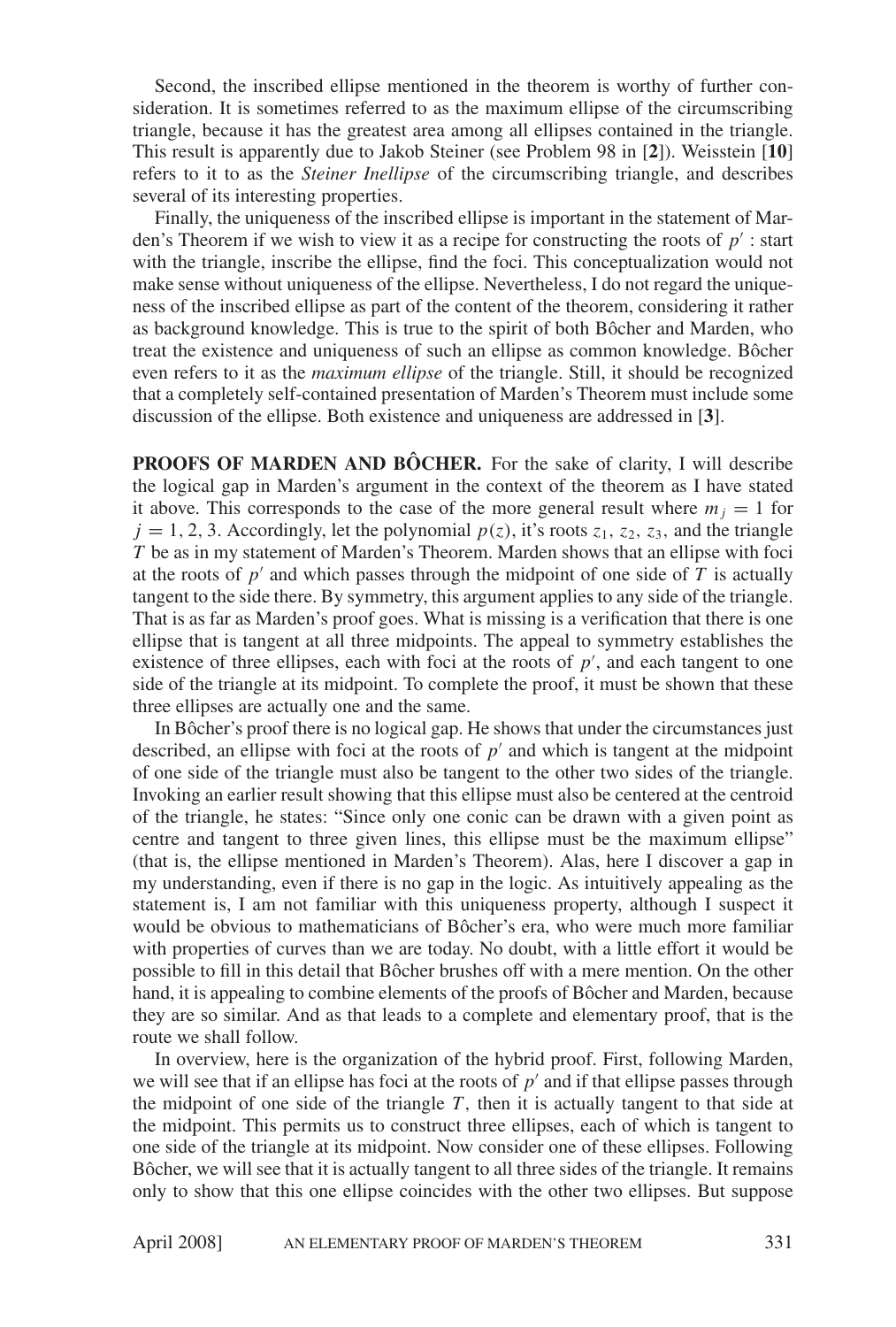this were not so. Then at one of the other two sides the point of tangency is not the midpoint. For that side there must therefore be a distinct ellipse that is tangent at the midpoint. But that implies that we have two distinct ellipses sharing the same foci, and tangent at distinct points of one line. Here I join Bôcher in saying that this is obviously impossible.

The complete presentation of the foregoing outline will center on proving two lemmas, one for Marden's part of the proof, and one for Bôcher's. In addition, we need one lemma about ellipses, and other preliminary observations. We turn to those next.

**PRELIMINARIES.** One important point to note is this: with no loss of generality, we may translate, rotate, and scale our triangle in any convenient manner. Furthermore, observe that these transformations can be imposed by a linear function  $M : \mathbb{C} \to \mathbb{C}$ . Let  $M(z) = \alpha z + \beta$ , where  $\alpha \neq 0$  and  $\beta$  are fixed complex numbers, and express  $\alpha$ in polar form  $re^{i\theta}$ . Then transforming z to  $M(z)$  has the following geometric interpretation: scale z by r, rotate about the origin through angle  $\theta$ , and translate by  $\beta$ . Thus any combination of scaling, rotating, and translating can be realized through the application of a linear function  $M$ .

We can now justify the claim that imposing these transformations represents no loss of generality in our proofs. That requires showing that Marden's theorem holds for a triple  $\{z_1, z_2, z_3\}$  if and only if it also holds for the transformed triple  $\{M(z_1), M(z_2), M(z_3)\}\$ . Actually, the invertibility of linear functions implies that we need only show one direction of the double implication. So, if we know that Marden's Theorem holds for  $\{z_1, z_2, z_3\}$ , let us see that it must also hold for  ${M(z_1), M(z_2), M(z_3)}.$ 

In Figure 1, the triangle with vertices at the  $z_i$  is shown, with the inscribed ellipse tangent at the midpoints of the sides. The foci of the ellipse, which must be the roots of  $p'$ , are also shown. Looking at M geometrically, we observe that scaling, rotating, and translating this figure preserve all of the ingredients. That is, the image of the triangle is a similar triangle, the image of the ellipse is still an inscribed ellipse tangent at the midpoints of the sides, and the images of the foci of the original ellipse are the foci of the transformed ellipse. For the transformed configuration, the new polynomial will be  $p_M(z) = (z - M(z_1))(z - M(z_2))(z - M(z_3))$ . The derivative is given by  $p'_M(z)$ . Our goal is to show that M carries the roots of  $p'$  to roots of  $p'_M$ .



Figure 1. Geometric configuration for Marden's Theorem.

To that end, let us substitute  $M(z)$  for z in the definition of  $p_M$ . That gives us

$$
p_M(M(z)) = (M(z) - M(z_1))(M(z) - M(z_2))(M(z) - M(z_3)).
$$
 (1)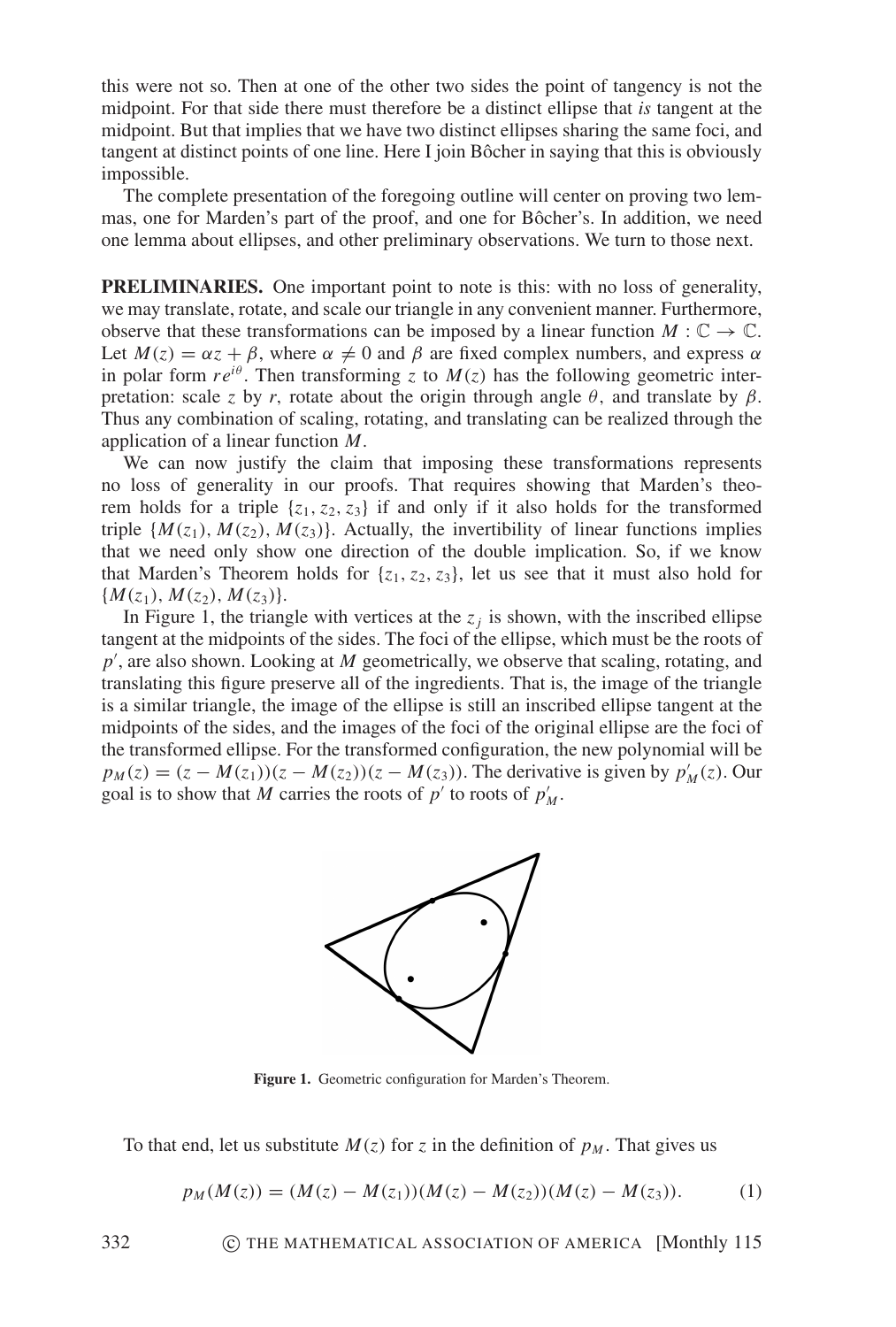Next, notice that  $M(z) - M(z_i) = \alpha(z - z_i)$ . Therefore, equation (1) simplifies to

$$
p_M(M(z)) = \alpha^3 p(z).
$$

Now differentiate both sides of this equation, bearing in mind that  $M'(z) = \alpha$ . We obtain

$$
\alpha p'_M(M(z)) = \alpha^3 p'(z)
$$

and hence

$$
p'_{M}(M(z)) = \alpha^{2} p'(z).
$$

This shows that if z is a root of p', then  $M(z)$  is a root of  $p'_M$ . That is what we wished to show.

It is often helpful to recognize that the transformation  $M$  is invertible, allowing us to both do and undo the geometric transformations of translation, rotation, and dilation. For example, it was observed earlier that the special case of a double root of  $p'$  corresponds to an inscribed circle and an equilateral triangle. Since an invertible transformation is one-to-one, the preceding result now implies that  $p'$  has a repeated root if and only if  $p'_M$  does.

A second preliminary notion relates the coefficients and roots of a quadratic polynomial. As is well known, if the quadratic  $z^2 + bz + c$  has roots  $z_1$  and  $z_2$ , then the coefficients are given by  $b = -(z_1 + z_2)$  and  $c = z_1z_2$ . This will be needed in the proofs to follow.

The remaining preliminary topic concerns ellipses. Let us recall the familiar optical property of ellipses. Geometrically, this says that at any point of an ellipse, the tangent line makes equal acute angles with the lines to the two foci. We will need a less familiar, though equivalent, variant of this fact, which is stated in the following lemma.

**Lemma 1.** Consider an ellipse with foci  $F_1$  and  $F_2$ , and a point A outside the ellipse. There are two lines through A that are tangent to the ellipse. Let  $G_1$  and  $G_2$  be the points of tangency of these lines with the ellipse. Then  $\angle F_1AG_1 = \angle F_2AG_2$ .



Figure 2. Ellipse, external point, and two lines.

*Proof.* The configuration described in the lemma is depicted in Figure 2, with one of two possible assignments of the labels  $G_1$  and  $G_2$ . Observe that if the conclusion of the lemma holds for the labeling shown in the figure, it will also hold for the alternative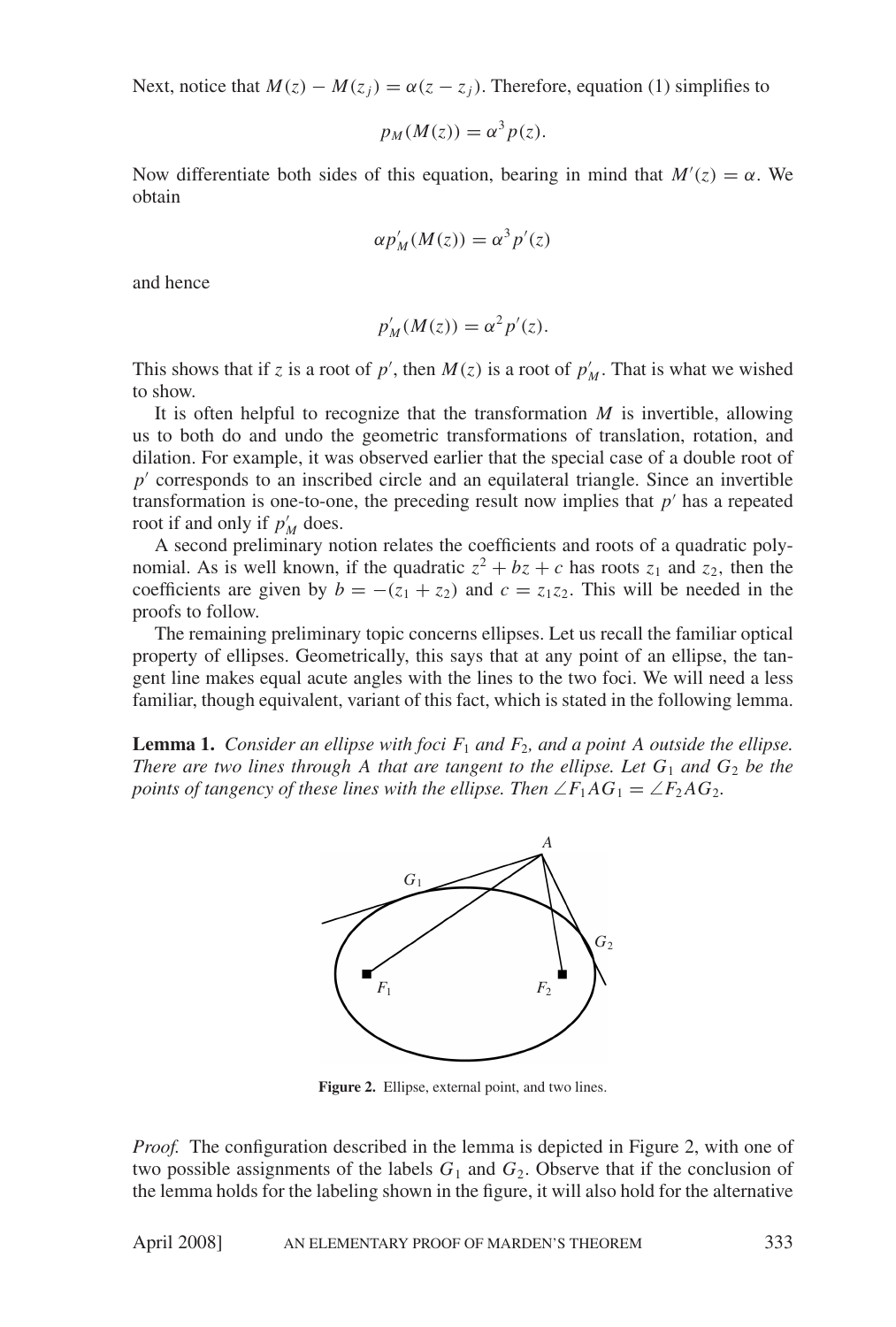labeling, and conversely. Therefore, there is no loss in generality to assign the labels as illustrated.

Reflect  $F_1$  through  $AG_1$  to define  $H_1$ , and let  $K_1$  be the intersection of  $AG_1$  with  $F_1H_1$  (Figure 3). Then  $\triangle AK_1F_1$  and  $\triangle AK_1H_1$  are congruent right triangles, so  $AF_1 =$  $AH_1$  and  $\angle F_1AK_1 = \angle H_1AK_1$ . The analogous construction may be performed at  $G_2$ , leading to the analogous congruences. Now our object is to see that  $\angle F_1 A G_1 =$  $\angle F_2AG_2$ . Using the congruences just noted, it suffices to show  $\angle F_1AH_1 = \angle F_2AH_2$ .



**Figure 3.** Isosceles triangles with apex at A.

Next draw the lines  $F_1G_1$  and  $F_2G_1$ , extending the latter to  $H_1$  (Figure 4). The collinearity of  $F_2$ ,  $G_1$ , and  $H_1$  is a consequence of the optical property of ellipses mentioned above. It shows  $\angle F_1G_1K_1 = \angle F_2G_1A$ . We also observe that  $\angle F_1G_1K_1 = \angle H_1G_1K_1$  since  $AK_1$  is the perpendicular bisector of  $F_1H_1$ . Thus  $\angle F_2G_1A = \angle H_1G_1K_1$ , showing that  $F_2$ ,  $G_1$ , and  $H_1$  are collinear. As before, an analogous construction occurs at  $G_2$ .



Figure 4. Using the optical property.

Now we will show that  $\triangle AH_1F_2$  is congruent to  $\triangle AF_1H_2$ , by showing that their corresponding sides are equal. We have already observed  $AH_1 = AF_1$  and  $AF_2 =$  $AH_2$ . For the remaining two sides, we have  $H_1F_2 = F_1G_1 + G_1F_2 = F_1G_2 + G_2F_2$  $F_1H_2$ , where we have used the fact that the sum of the distances from the foci to any point of the ellipse is constant.

Finally, the congruence of  $\triangle AH_1F_2$  and  $\triangle AF_1H_2$  implies that  $\angle H_1AF_2 = \angle F_1AH_2$ . Since these angles have  $\angle F_1AF_2$  in common, we conclude that  $\angle H_1AF_1 = \angle F_2AH_2$ . As we observed earlier, this suffices to show that  $\angle G_1AF_1 = F_2AG_2$ , as desired.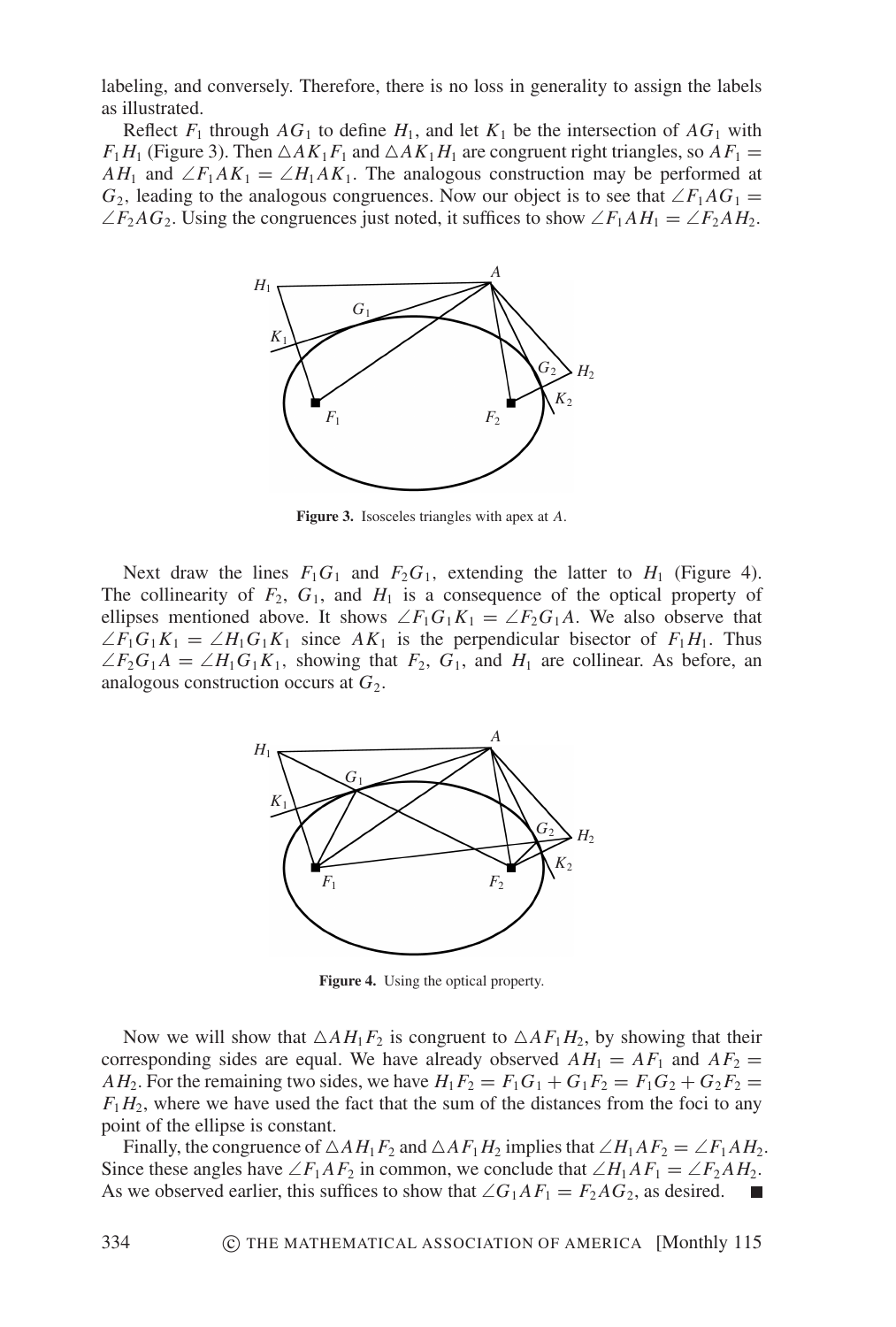Lemma 1 comes down to us from ancient Greek geometry. According to Milne and Davis [7], it appears as Proposition 46 in Book III of the Conics of Apollonius. Although it appears to be an extension of the optical property of ellipses, the two are actually equivalent. As shown above, the result for A outside the ellipse follows from the optical property. But if we assume the conclusion of the lemma, we can obtain the optical property as the limiting case with A approaching the ellipse.

Although this fact about ellipses is not part of the standard undergraduate curriculum, perhaps it should be. Its proof uses well known geometrical techniques, and it nicely extends the optical property that is usually at least mentioned in a unit on ellipses. It is also particularly interesting in the context of an ellipse inscribed in a triangle, where the role of  $\vec{A}$  is played by any vertex, and the tangent lines are sides of the triangle. In this case, the lemma shows that the foci of the ellipse are *isogo*nal conjugates (see [9]). As will become obvious in the sequel, the lemma is also an indispensible tool in our proof of Marden's Theorem.

**THE MAIN EVENT.** At last we are ready to prove Marden's Theorem. Following the outline discussed earlier, we will consider two lemmas, one based on the proof of Marden, and the other on the proof of Bôcher. We begin with Marden's contribution.

**Lemma 2.** Let the polynomial  $p(z)$ , it's roots  $z_1$ ,  $z_2$ ,  $z_3$ , and the triangle T be as in the statement of Marden's Theorem. Then the ellipse with foci at the roots of  $p'$  and passing through the midpoint of one side of the triangle  $T$  is actually tangent to that side of  $T$ .

*Proof.* As noted in the preceding section, with no loss of generality, we can rotate, translate, and scale the triangle in any way we choose. Accordingly, let us arrange things so that one side of the triangle lies along the  $x$ -axis centered at the origin, and has length 2, while the opposite vertex sits in the upper half-plane. Thus, the vertices of the triangle (and the roots of p) are at 1, -1, and  $w = a + bi$  where  $b > 0$ . We will look at the ellipse passing through zero, which is the midpoint of the side that lies on the x-axis. In order to show that the ellipse is tangent to this side, we will show that the lines from the origin to each focus make equal angles with the  $x$ -axis.

Now we know the roots of  $p$  (which we may assume to be monic), so we have

$$
p(z) = (z - 1)(z + 1)(z - w) = z3 - wz2 - z + w.
$$

Differentiating, we find

$$
p'(z) = 3z^2 - 2wz - 1 = 3\left(z^2 - \frac{2w}{3}z - \frac{1}{3}\right).
$$

Thus, if the roots of p' are  $z_4 = r_4 e^{i\theta_4}$  and  $z_5 = r_5 e^{i\theta_5}$  (with  $0 \le \theta_4, \theta_5 < 2\pi$ ), we conclude that  $z_4 + z_5 = 2w/3$  and  $z_4z_5 = -\frac{1}{3}$ . The first of these shows that at least one of the roots of  $p'$  must be in the upper half-plane, and the second then shows that  $\theta_4 + \theta_5 = \pi$ . This in turn also tells us that both roots must be in the upper half-plane. Moreover, considering these roots as vectors drawn from the origin, the angles the vectors make with the positive  $x$ -axis are supplementary. Thus, either both roots are on the y-axis, or one root makes an acute angle with the positive  $x$ -axis and the other roots makes an equal angle with the negative  $x$ -axis. In either case, this shows that the lines from the foci of our ellipse to 0 make equal angles with the  $x$ -axis, which is therefore a tangent line of the ellipse.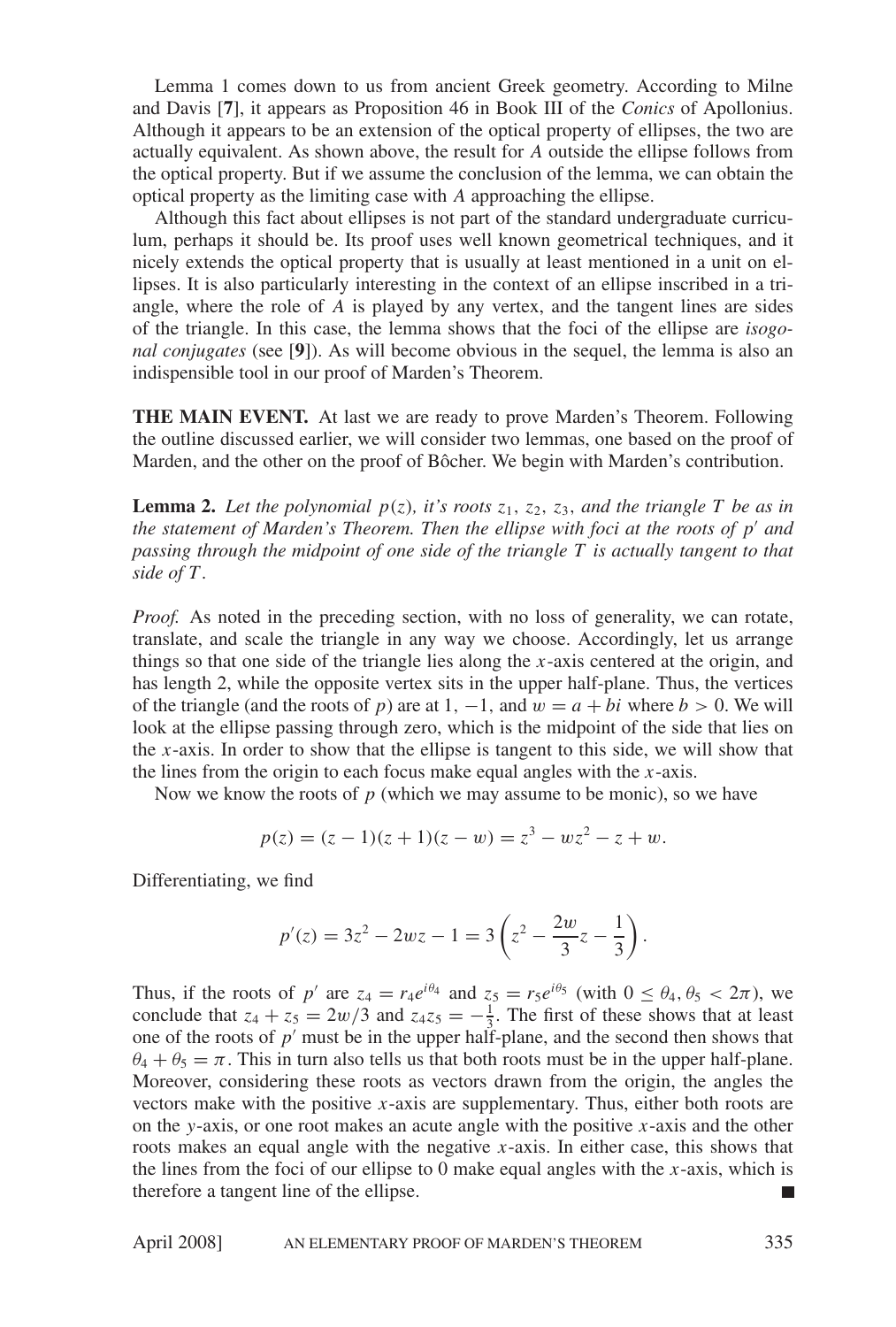On to Bôcher's contribution.

**Lemma 3.** Let the polynomial  $p(z)$ , it's roots  $z_1$ ,  $z_2$ ,  $z_3$ , and the triangle T be as in the statement of Marden's Theorem. Consider the ellipse with foci at the roots of  $p'$ and which is tangent to one side of  $T$  at its midpoint. Then this same ellipse is tangent to the other two sides of  $T$ .

*Proof.* As before, we are free to position the triangle any way we wish. The ellipse  $E$  is tangent to one side of the triangle, and we again place this side along the x-axis. However, this time we put one vertex at the origin, and the other at 1. The remaining vertex will again be placed at  $w = a + bi$  where  $b > 0$ . This configuration will permit us to see that the ellipse is tangent to side  $0w$ .

With roots at 0, 1, and w,  $p(z)$  can be taken as  $z(z - 1)(z - w)$ . Multiplying out these factors gives

$$
p(z) = z^3 - (1 + w)z^2 + wz
$$

and differentiation leads to

$$
p'(z) = 3z^2 - 2(1+w)z + w.
$$

By a similar argument as before, observe that  $z_4 + z_5 = (2/3)(1 + w)$ . This shows that at least one of the roots of  $p'$  must be in the upper half-plane. But here we also know that these roots are the foci of an ellipse tangent to the  $x$ -axis. Therefore, both are in the upper half plane, allowing us to express the roots of p' as  $z_4 = r_4e^{i\theta_4}$  and  $z_5 = r_5 e^{i\theta_5}$ , where  $0 < \theta_4 \le \theta_5 < \pi$ .

Turning next to the constant term of p', we have  $z_4z_5 = w/3$ . This shows that  $\theta_4$  +  $\theta_5$  is equal to the angle between the positive x-axis and Ow. Consequently, the angle between  $Oz_5$  and Ow equals  $\theta_4$ . See Figure 5.



Figure 5. Configuration for Bôcher's result.

Now we apply Lemma 1, with the origin in the role of the external point A (Figure 6). How do we know the origin is external? This is apparent since  $E$  is tangent to the x-axis at  $x = 1/2$ . Indeed, the x-axis is one of the two tangent lines to E from the origin; let the other tangent line be L. Then by Lemma 1, the angle  $\beta$  between  $Oz_5$ and L equals the angle between the x-axis and  $Oz_4$ , which in turn equals  $\theta_4$ . But that is the same as the angle between  $Oz_5$  and  $Ow$ . This shows that L is coincident with  $\Omega w$ , and thus,  $\Omega w$  is tangent to E.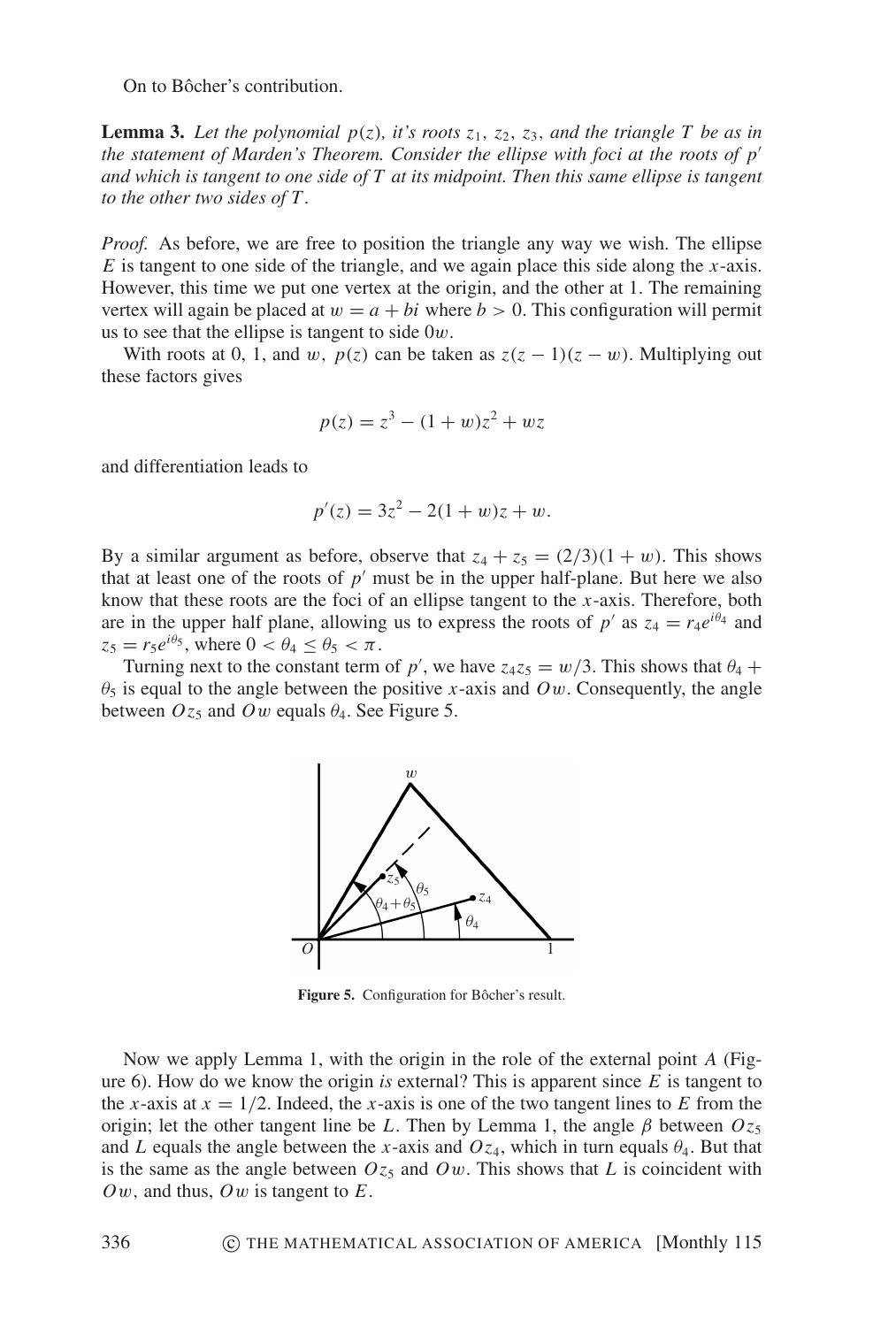

**Figure 6.** The ellipse is tangent to 0w because  $\beta = \theta_4$ .

It remains to show that the side from 1 to  $w$  is also tangent to the ellipse. This can be established by essentially the same proof, but with the triangle translated horizontally so that it has vertices at  $-1$  and 0, rather than at 0 and 1. Carrying out this plan completes the proof of the lemma.  $\blacksquare$ 

And now, finally, we arrive at the proof of Marden's Theorem.

*Proof of Marden's Theorem.* As usual, we assume that polynomial p, its roots  $z_i$ , and triangle T are as in the statement of the theorem. Using the roots of  $p'$  as foci, draw an ellipse  $E$  that passes through the midpoint of one side of the triangle. By Lemma 2,  $E$ is actually tangent to that side of  $T$ . By Lemma 3,  $E$  is also tangent to the other two sides of  $T$ . Now we claim that the points of tangency with these other two sides must be the midpoints. If not, repeat the construction above with a new side, producing an ellipse  $E'$ . Since E and  $E'$  have the same foci, and are both tangent to the same line (in fact to three lines), they must actually coincide. But this would show that  $E$  and  $E'$ both contact the new side in the same point, namely, the midpoint. By symmetry, the same conclusion holds for the remaining side of the triangle. Thus, the original ellipse  $E$  is tangent to all three sides at their midpoints. That completes the proof of Marden's Theorem. I.

## **REFERENCES**

- 1. M. Bôcher, Some propositions concerning the geometric representation of imaginaries, Ann. of Math. 7  $(1892)$  70-76.
- 2. H. Dörrie, 100 Great Problems of Elementary Mathematics, Their History and Solution (trans. D. Antin), Dover, New York, 1965.
- 3. D. Kalman, The most marvelous theorem in mathematics, Journal of Online Mathematics and its Applications, available at http://www.JOMA.org (for journal), http://mathdl.maa.org/mathDL/4/?pa= content&sa=viewDocument&nodeID=1663 (direct to article).
- 4. B. Z. Linfield, On certain polar curves with their applications to the location of roots of derivatives of a rational function, Trans. Amer. Math. Soc. 27 (1920) 17-21.
- 5. M. Marden, A note on the zeros of the sections of a partial fraction, *Bull. Amer. Math. Soc.* 51 (1945)  $935 - 940.$
- $6.$ -, Geometry of Polynomials, Math. Surveys no. 3, American Mathematical Society, Providence, RT. 1966.
- 7. J. J. Milne and R. F. Davis, Geometrical Conics, MacMillan, New York, 1894.
- 8. J. Siebeck, Ueber eine neue analytische Behandlungweise der Brennpunkte, J. Reine Angew. Math. 64  $(1864) 175 - 182.$
- 9. E. Weisstein, Isogonal Conjugate—From MathWorld, A Wolfram Web Resource, http://mathworld. wolfram.com/IsogonalConjugate.html.
- -, Steiner Inellipse-From MathWorld, A Wolfram Web Resource, http://mathworld.  $10.$ wolfram.com/SteinerInellipse.html.